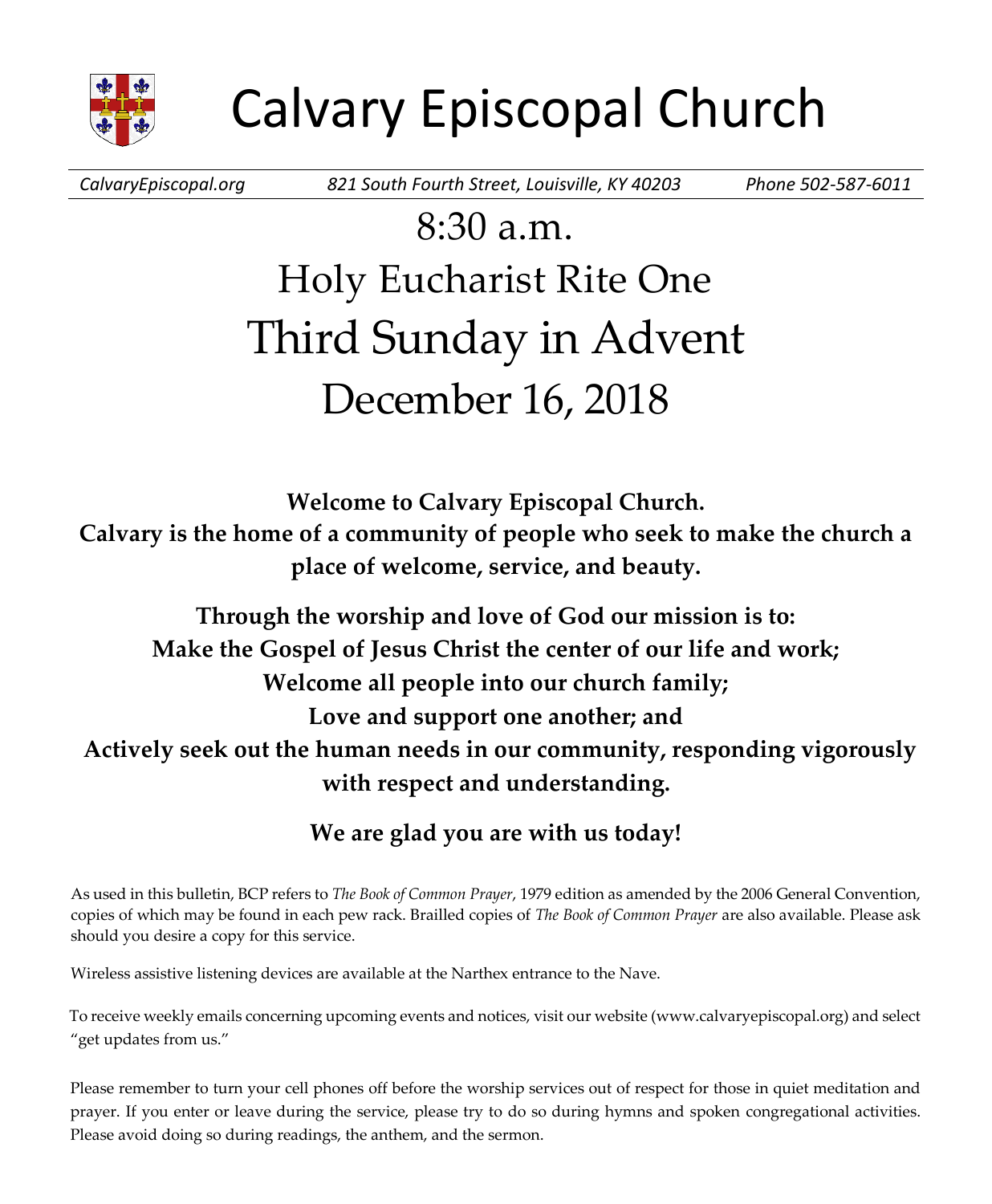# **Prelude** *Rorate Coeli* Jeanne Demessieux (1921-1968

*All standing, the Celebrant says*

Blessed be God: Father, Son, and Holy Spirit. *People And blessed be his kingdom, now and for ever. Amen.*

*The Celebrant continues*

Almighty God, unto whom all hearts are open, all desires known, and from whom no secrets are hid: Cleanse the thoughts of our hearts by the inspiration of thy Holy Spirit, that we may perfectly love thee, and worthily magnify thy holy Name; through Christ our Lord. *Amen*.

Hear what our Lord Jesus Christ saith: Thou shalt love the Lord thy God with all thy heart, and with all thy soul, and with all thy mind. This is the first and great commandment. And the second is like unto it: Thou shalt love thy neighbor as thyself. On these two commandments hang all the Law and the Prophets.

# **The Trisagion** *BCP 324*

Celebrant: Holy God, Holy and Mighty, Holy Immortal One, *People: Have mercy upon us.* **The Collect of the Day** *BCP 160* 

*The Trisagion is said three times*

| Celebrant | The Lord be with you. |
|-----------|-----------------------|
| People    | And with thy spirit.  |
| Celebrant | Let us pray.          |

Stir up thy power, O Lord, and with great might come among us; and, because we are sorely hindered by our sins, let thy bountiful grace and mercy speedily help and deliver us; through Jesus Christ our Lord, to whom, with thee and the Holy Spirit, be honor and glory, world without end. *Amen*.

*Please be seated.*

**The Word of God** *BCP 323*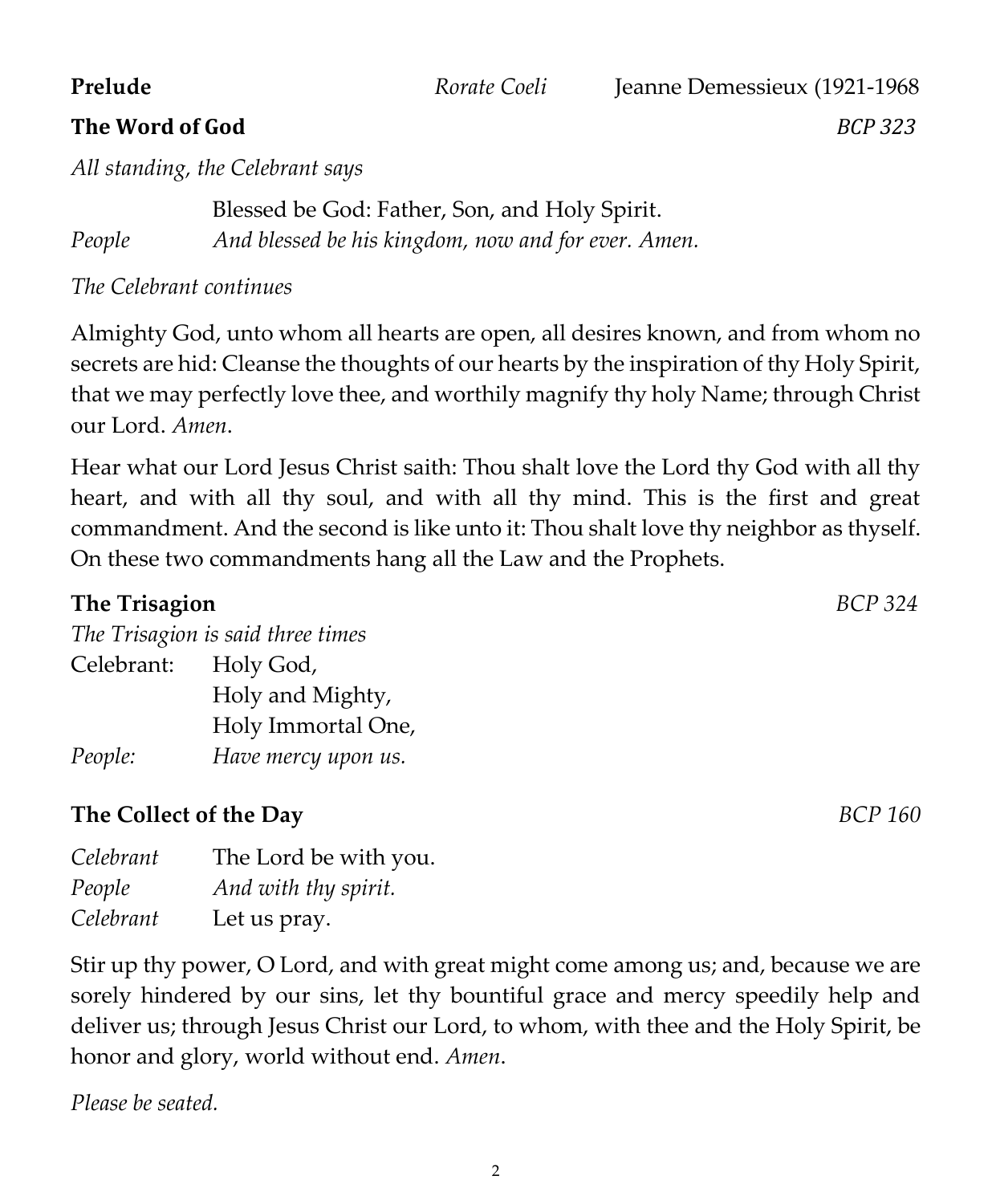Sing aloud, O daughter Zion; shout, O Israel! Rejoice and exult with all your heart, O daughter Jerusalem! The LORD has taken away the judgments against you, he has turned away your enemies. The king of Israel, the LORD, is in your midst; you shall fear disaster no more. On that day it shall be said to Jerusalem: Do not fear, O Zion; do not let your hands grow weak. The LORD, your God, is in your midst, a warrior who gives victory; he will rejoice over you with gladness, he will renew you in his love; he will exult over you with loud singing as on a day of festival. I will remove disaster from you, so that you will not bear reproach for it. I will deal with all your oppressors at that time. And I will save the lame and gather the outcast, and I will change their shame into praise and renown in all the earth. At that time I will bring you home, at the time when I gather you; for I will make you renowned and praised among all the peoples of the earth, when I restore your fortunes before your eyes, says the LORD.

*Reader* The Word of the Lord. *People* Thanks be to God.

# **Canticle 9 The First Song of Isaiah Ecce Deus** *Isaiah 12:2-6 BCP 86 The Canticle is read in unison, seated.*

| Surely, it is God who saves me; *                                                                                        |
|--------------------------------------------------------------------------------------------------------------------------|
| I will trust in him and not be afraid.                                                                                   |
| For the Lord is my stronghold and my sure defense, *<br>and he will be my Savior.                                        |
| Therefore you shall draw water with rejoicing *<br>from the springs of salvation.                                        |
| And on that day you shall say, *<br>Give thanks to the Lord and call upon his Name;                                      |
| Make his deeds known among the peoples; *<br>see that they remember that his Name is exalted.                            |
| Sing the praises of the Lord, for he has done great things, *<br>and this is known in all the world.                     |
| Cry aloud, inhabitants of Zion, ring out your joy, *<br>for the great one in the midst of you is the Holy One of Israel. |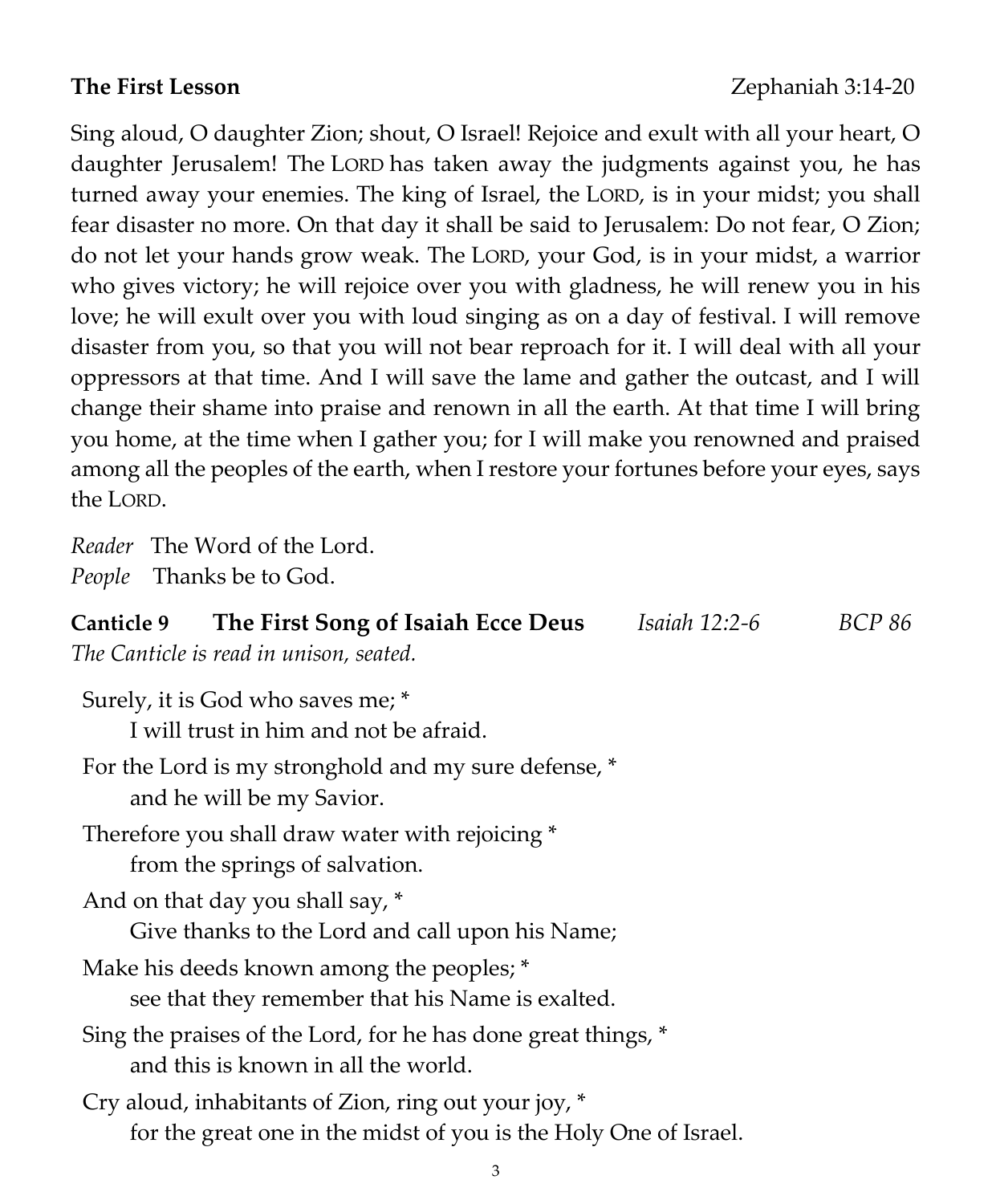Glory to the Father, and to the Son, and to the Holy Spirit: \* as it was in the beginning, is now, and will be for ever. Amen.

**The Epistle** Philippians 4:4-7

A reading from the letter of Paul to the Philippians.

Rejoice in the Lord always; again I will say, Rejoice. Let your gentleness be known to everyone. The Lord is near. Do not worry about anything, but in everything by prayer and supplication with thanksgiving let your requests be made known to God. And the peace of God, which surpasses all understanding, will guard your hearts and your minds in Christ Jesus.

*Reader* The Word of the Lord. *People* Thanks be to God.

*Please stand.*

# **The Holy Gospel** Luke 3:7-18

*Gospeler* The Holy Gospel of our Lord Jesus Christ according to Luke. *People* Glory be to thee, O Lord.

John said to the crowds that came out to be baptized by him, "You brood of vipers! Who warned you to flee from the wrath to come? Bear fruits worthy of repentance. Do not begin to say to yourselves, 'We have Abraham as our ancestor'; for I tell you, God is able from these stones to raise up children to Abraham. Even now the ax is lying at the root of the trees; every tree therefore that does not bear good fruit is cut down and thrown into the fire." And the crowds asked him, "What then should we do?" In reply he said to them, "Whoever has two coats must share with anyone who has none; and whoever has food must do likewise." Even tax collectors came to be baptized, and they asked him, "Teacher, what should we do?" He said to them, "Collect no more than the amount prescribed for you." Soldiers also asked him, "And we, what should we do?" He said to them, "Do not extort money from anyone by threats or false accusation, and be satisfied with your wages." As the people were filled with expectation, and all were questioning in their hearts concerning John, whether he might be the Messiah, John answered all of them by saying, "I baptize you with water; but one who is more powerful than I is coming; I am not worthy to untie the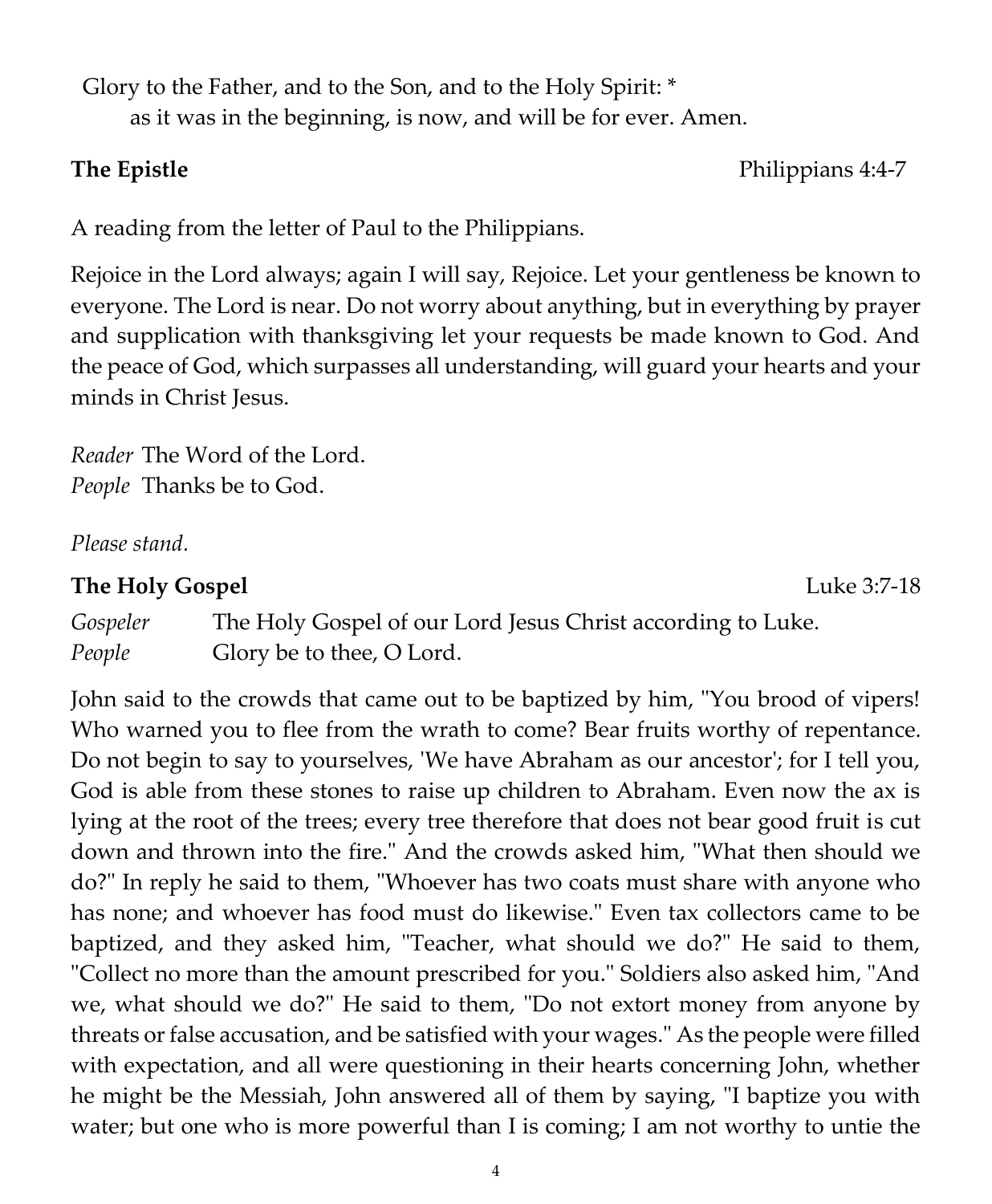thong of his sandals. He will baptize you with the Holy Spirit and fire. His winnowing fork is in his hand, to clear his threshing floor and to gather the wheat into his granary; but the chaff he will burn with unquenchable fire." So, with many other exhortations, he proclaimed the good news to the people.

| Gospeler | The Gospel of the Lord.      |
|----------|------------------------------|
| People   | Praise be to thee, O Christ. |

# **The Nicene Creed** *BCP 326*

*All stand.*

We believe in one God, the Father, the Almighty, maker of heaven and earth, of all that is, seen and unseen. We believe in one Lord, Jesus Christ, the only Son of God, eternally begotten of the Father, God from God, Light from Light, true God from true God, begotten, not made, of one Being with the Father. Through him all things were made. For us and for our salvation he came down from heaven: by the power of the Holy Spirit he became incarnate from the Virgin Mary, and was made man. For our sake he was crucified under Pontius Pilate; he suffered death and was buried. On the third day he rose again in accordance with the Scriptures; he ascended into heaven and is seated at the right hand of the Father.

**The Sermon** The Rev. Dr. Lee F. Shafer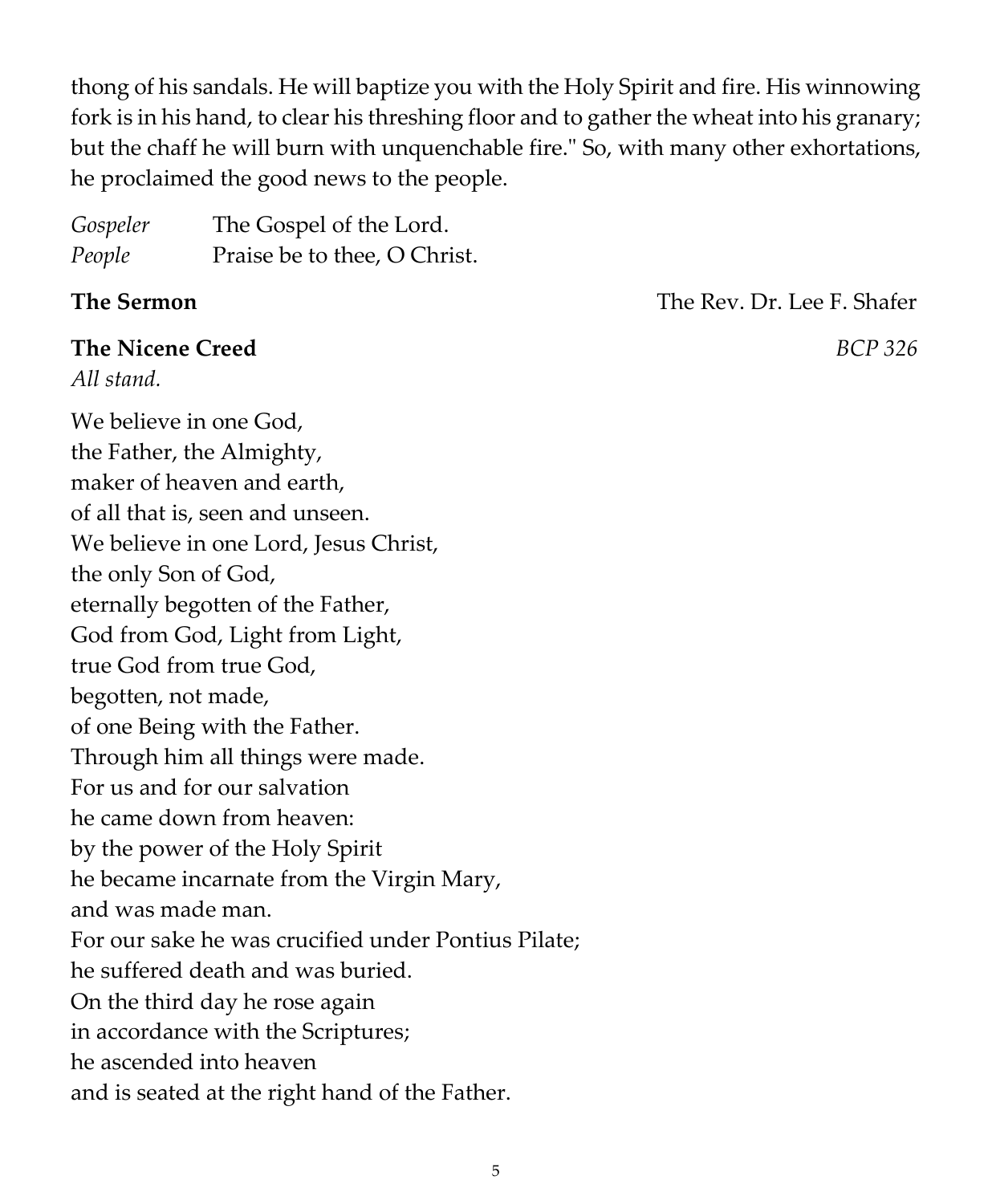He will come again in glory to judge the living and the dead, and his kingdom will have no end. We believe in the Holy Spirit, the Lord, the giver of life, who proceeds from the Father and the Son. With the Father and the Son he is worshiped and glorified. He has spoken through the Prophets. We believe in one holy catholic and apostolic Church. We acknowledge one baptism for the forgiveness of sins. We look for the resurrection of the dead, and the life of the world to come. Amen.

# **The Prayers of the People** *BCP 328*

*Please kneel as able.*

The Intercessor says:

Let us pray for the whole state of Christ's Church and the world.

Almighty and everliving God, who in thy holy Word hast taught us to make prayers, and supplications, and to give thanks for all men: Receive these our prayers which we offer unto thy divine Majesty, beseeching thee to inspire continually the Universal Church with the spirit of truth, unity, and concord.

We pray for the Diocese of Kivu, Rwanda, and for St. Thomas' Episcopal Church, Louisville. Grant that all those who do confess thy holy Name may agree in the truth of thy holy Word, and live in unity and godly love.

Give grace, O heavenly Father, to all bishops and other ministers, especially Justin, Archbishop of Canterbury; Michael, our Presiding Bishop; Terry, our Bishop; and Lee our Priest; that they may, both by their life and doctrine, set forth thy true and lively Word, and rightly and duly administer thy holy Sacraments.

And to all thy people give thy heavenly grace, and especially to this congregation here present; that, with meek heart and due reverence, they may hear and receive thy holy Word, truly serving thee in holiness and righteousness all the days of their life.

We beseech thee also so to rule the hearts of those who bear the authority of government in this and every land, especially Donald, our President; Matthew and Eric, our Governors; and Greg, our Mayor; that they may be led to wise decisions and right actions for the welfare and peace of the world.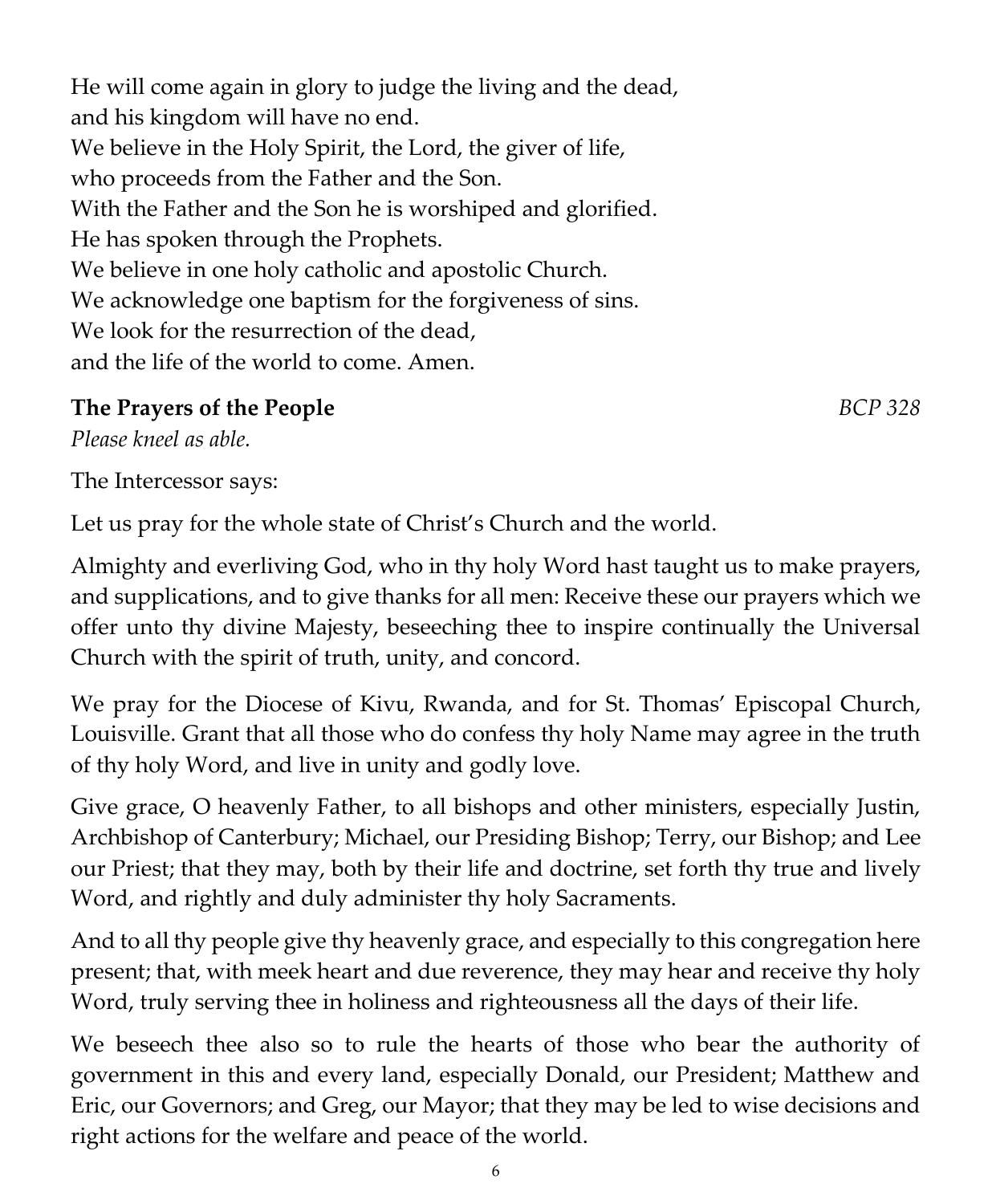We commend to thy gracious care and keeping all the men and women of our armed forces at home and abroad. Defend them day by day with thy heavenly grace; and grant them a sense of thine abiding presence wherever they may be.

Open, O Lord, the eyes of all people to behold thy gracious hand in all thy works, that, rejoicing in thy whole creation, they may honor thee with their substance, and be faithful stewards of thy bounty.

And we most humbly beseech thee, of thy goodness, O Lord, to comfort and succor all Christians who suffer persecution; our guests of the food and clothing ministry; and June, Isabella, Robert, Tom, Bill, JJ, Lou, Debi, Jeff, Becky, Raymond, Helen, Alan, Thomas, Ed, George, Walter, Connie, Dan, Kristy, Michael, Robbie, Gleada, Dodd, Rob, Bonnie, Gene, Lucia, Lisa, Larry, Heidi, and all those who, in this transitory life, are in trouble, sorrow, need, sickness, or any other adversity.

And we also bless thy holy Name for all thy servants departed this life in thy faith and fear, beseeching thee to grant them continual growth in thy love and service; and to grant us grace so to follow the good examples of Thomas and all thy saints, that with them we may be partakers of thy heavenly kingdom.

Grant these our prayers, O Father, for Jesus Christ's sake, our only Mediator and Advocate. *Amen.*

### *The Celebrant then says*

Let us humbly confess our sins unto Almighty God.

*Please kneel as able. Minister and People* BCP 320 Most merciful God, we confess that we have sinned against thee in thought, word, and deed, by what we have done, and by what we have left undone. We have not loved thee with our whole heart; we have not loved our neighbors as ourselves. We are truly sorry and we humbly repent. For the sake of thy Son Jesus Christ, have mercy on us and forgive us;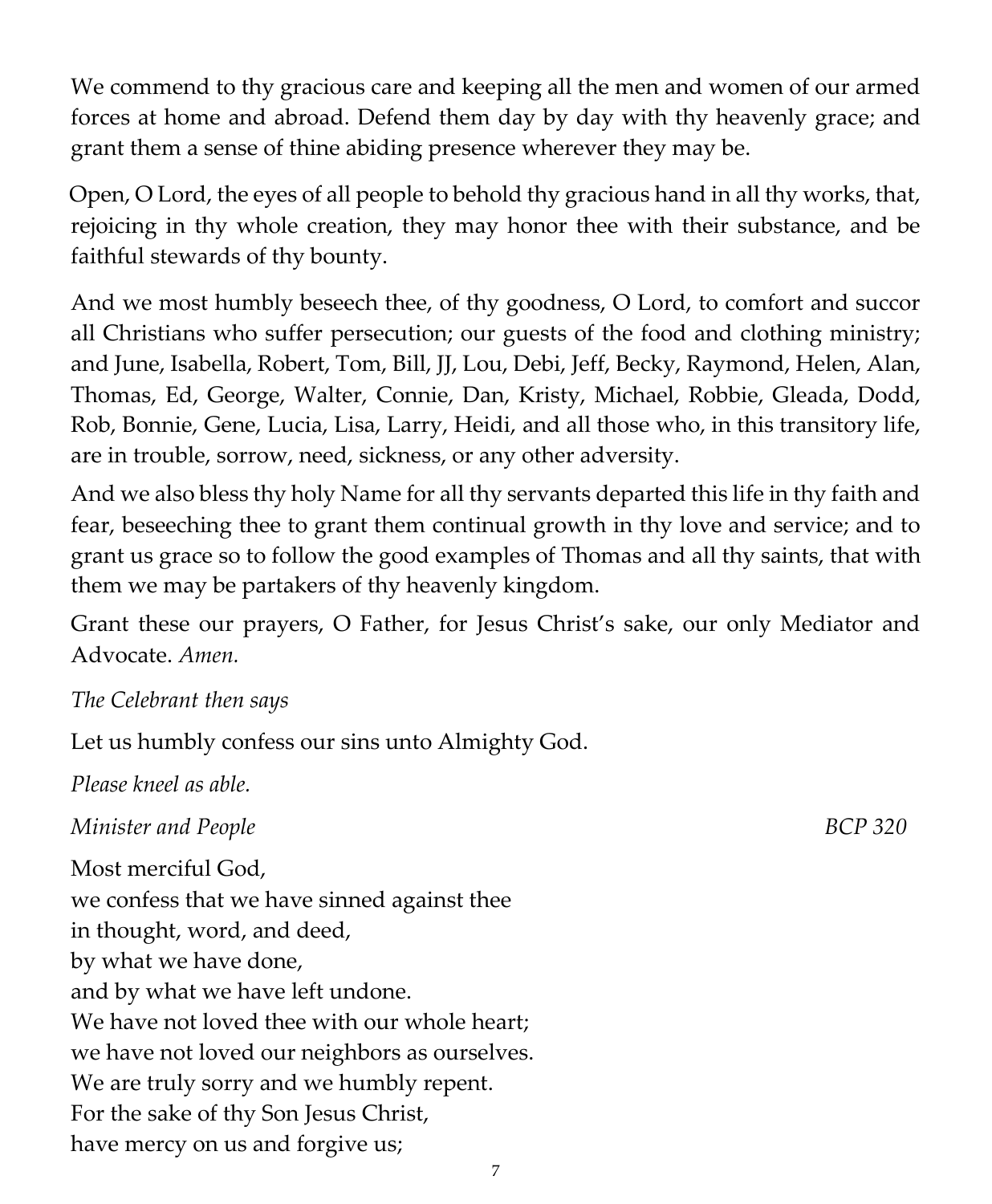that we may delight in thy will, and walk in thy ways, to the glory of thy Name. Amen.

*The Priest stands and says* 

The Almighty and merciful Lord grant you absolution and remission of all your sins, true repentance, amendment of life, and the grace and consolation of his Holy Spirit. *Amen*.

*Please stand.*

| <b>The Peace</b> |                                           | BCP 332 |
|------------------|-------------------------------------------|---------|
| Celebrant        | The peace of the Lord be always with you. |         |
| People           | And with thy spirit.                      |         |

*Then the Ministers and the People may greet one another in the name of the Lord.*

*Please be seated.*

# **Greeting [and recognitions]**

*Those with birthdays, those graduating from high school or university, and those with other achievements are asked to come forward and be recognized.*

*The Celebrant then says* Let us pray*.*

# *Celebrant and Congregation together*

O God, our times are in thy hand: Look with favor, we pray, on thy servant(*s*) as *they* begin another year. Grant that *they* may grow in wisdom and grace, and strengthen *their* trust in thy goodness all the days of their life; through Jesus Christ our Lord. Amen.

# **The Holy Communion**

# **Offertory**

*The celebrant says*

Walk in love as Christ loved us and gave himself for us, an offering and sacrifice to God. *Ephesians 5:12*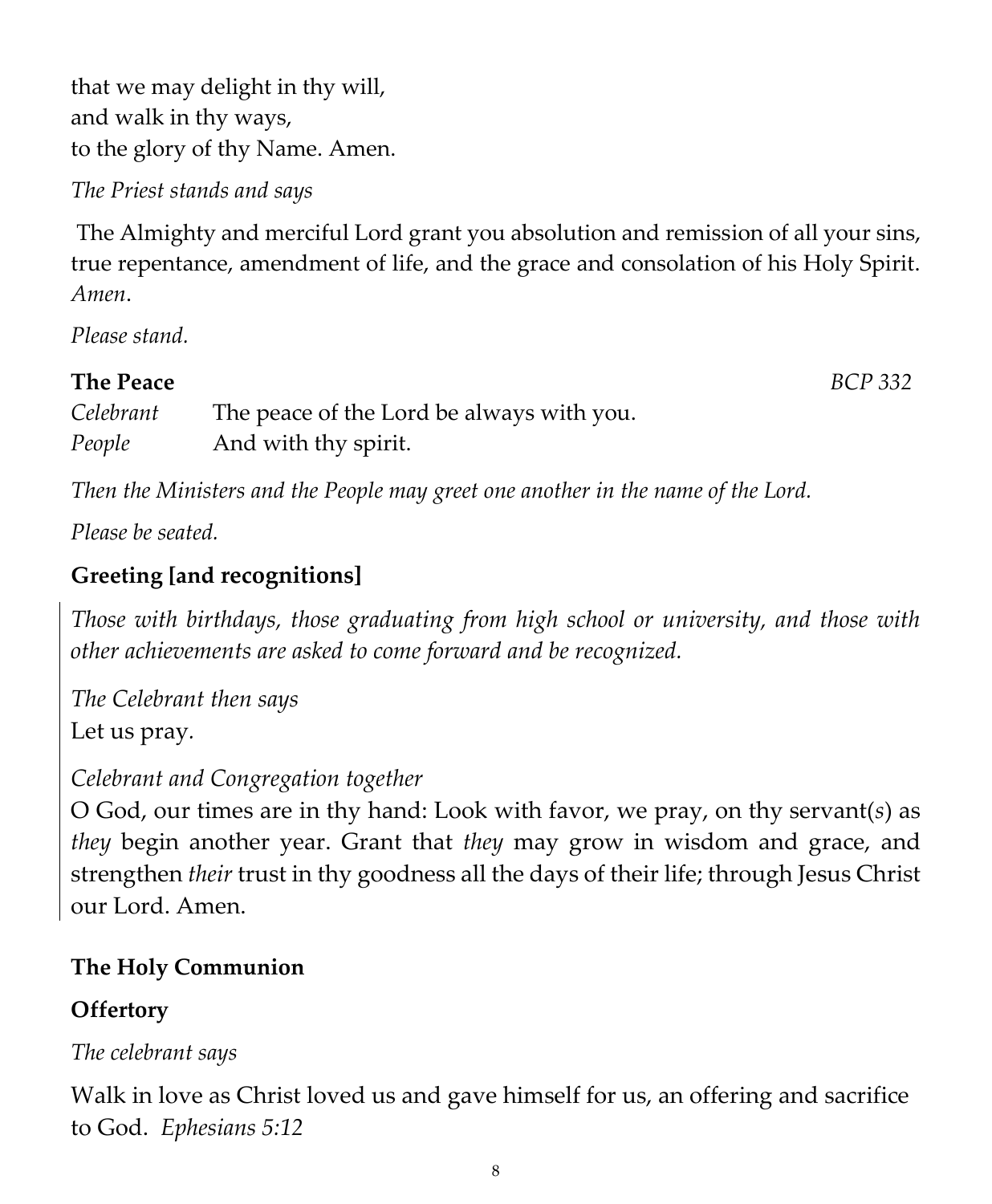*Please stand as the gifts are brought forward. As the gifts are offered the celebrant says*

All things come of thee, O Lord,

*People* And of thine own have we given thee.

**The Great Thanksgiving** *Eucharistic Prayer I, BCP 333*

*The people remain standing.*

| Celebrant | The Lord be with you                  |
|-----------|---------------------------------------|
| People    | And with thy spirit.                  |
| Celebrant | Lift up your hearts.                  |
| People    | We lift them up unto the Lord.        |
| Celebrant | Let us give thanks unto our Lord God. |
| People    | It is meet and right so to do.        |

# *The Celebrant proceeds*

It is very meet, right, and our bounden duty, …

Therefore with Angels and Archangels, and with all the company of heaven, we laud and magnify thy glorious Name; evermore praising thee, and saying,

### **Sanctus**

Holy, holy, holy, Lord God of Hosts: Heaven and earth are full of thy glory. Glory be to thee, O Lord Most High. Blessed is he that cometh in the name of the Lord. Hosanna in the highest.

*The people kneel as able. The Celebrant continues BCP 334*

All glory be to thee, Almighty God, …

By whom, and with whom, in the unity of the Holy Ghost, all honor and glory be unto thee, O Father Almighty, world without end. *AMEN*.

| The Celebrant then continues | BCP 336 |
|------------------------------|---------|
|------------------------------|---------|

And now, as our Savior Christ hath taught us, we are bold to say,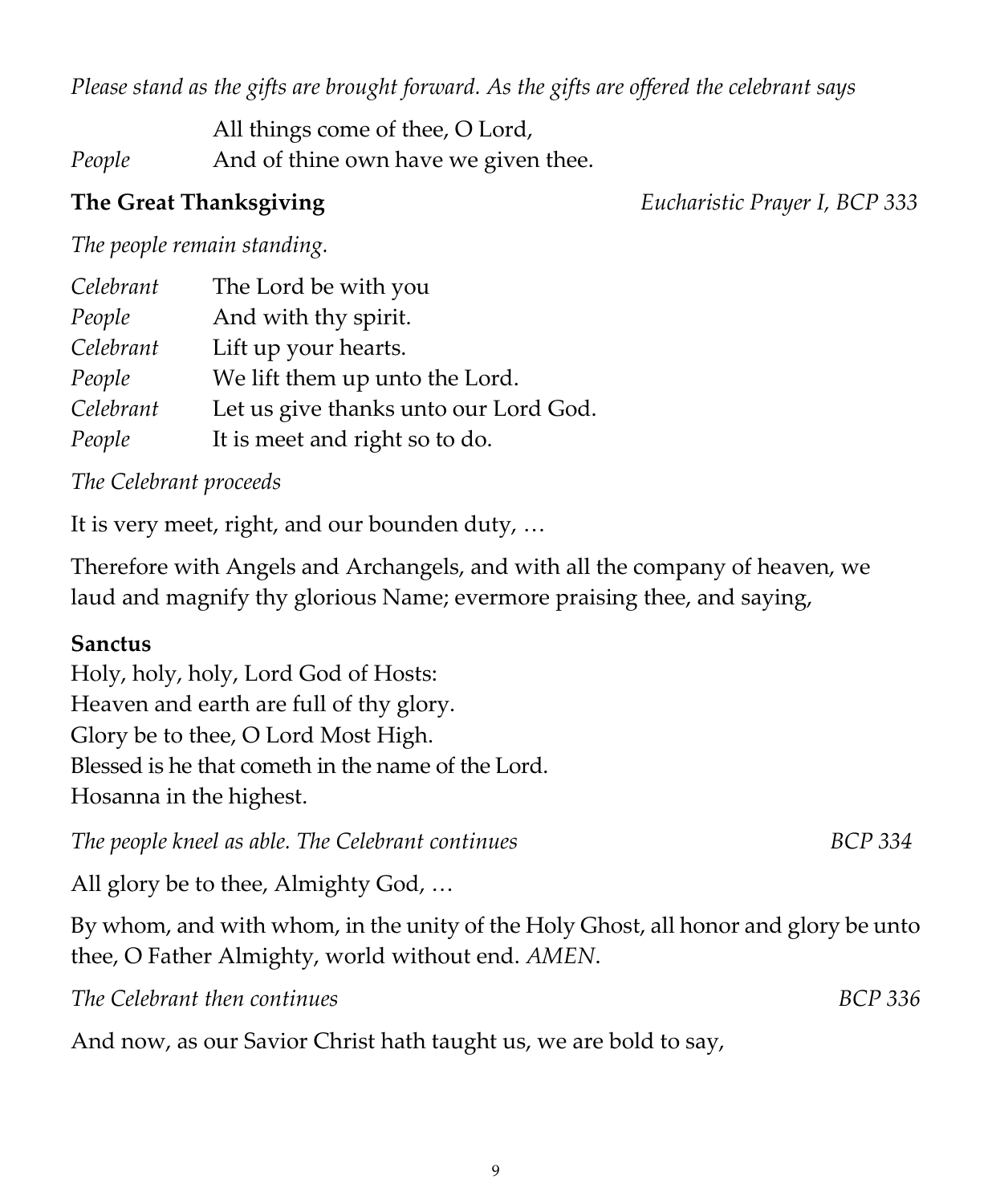#### *People and Celebrant*

| Our Father, who art in heaven,                          |         |
|---------------------------------------------------------|---------|
| hallowed be thy Name,                                   |         |
| thy kingdom come,                                       |         |
| thy will be done,                                       |         |
| on earth as it is in heaven.                            |         |
| Give us this day our daily bread.                       |         |
| And forgive us our trespasses,                          |         |
| as we forgive those who trespass against us.            |         |
| And lead us not into temptation,                        |         |
| but deliver us from evil.                               |         |
| For thine is the kingdom, and the power, and the glory, |         |
| for ever and ever. Amen.                                |         |
| The Breaking of the Bread                               | BCP 337 |
| A period of silence is kept.                            |         |
| Celebrant Christ our Passover is sacrificed for us;     |         |
| People<br>Therefore let us keep the feast.              |         |
| <b>Invitation to Communion</b>                          | BCP 338 |

### *The Celebrant says*

The Gifts of God for the People of God. Take them in remembrance that Christ died for you, and feed on him in your hearts by faith, with thanksgiving.

### **Communion of the People**

*All baptized Christians are welcome to receive Holy Communion. Please tell the clergy if you need gluten-free bread. If you come to the communion rail for a blessing instead, please cross your arms on your chest. If you are interested in being baptized, please contact a priest of the parish.* 

| After Communion, the Celebrant says | BCP 339 |
|-------------------------------------|---------|
| Let us pray.                        |         |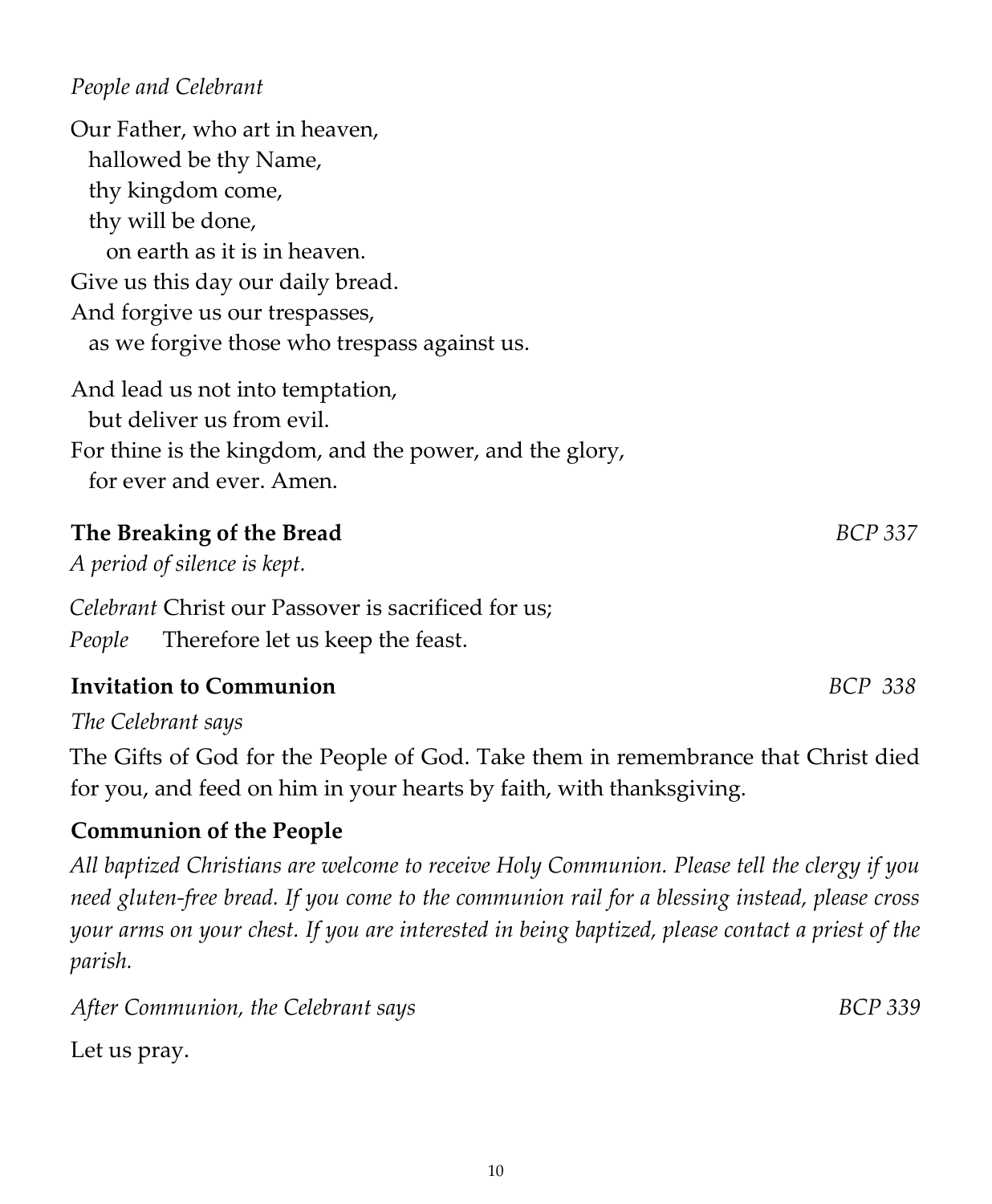# *The People kneel and join in saying this prayer.*

Almighty and everliving God, we most heartily thank thee for that thou dost feed us, in these holy mysteries, with the spiritual food of the most precious Body and Blood of thy Son our Savior Jesus Christ; and dost assure us thereby of thy favor and goodness towards us; and that we are very members incorporate in the mystical body of thy Son, the blessed company of all faithful people; and are also heirs, through hope, of thy everlasting kingdom. And we humbly beseech thee, O heavenly Father, so to assist us with thy grace, that we may continue in that holy fellowship, and do all such good works as thou hast prepared for us to walk in; through Jesus Christ our Lord, to whom, with thee and the Holy Ghost, be all honor and glory, world without end. *Amen*.

# **The Blessing** *BCP 339*

*The celebrant blesses the people.*

# **The Dismissal**

*Please stand*

*Celebrant* Let us bless the Lord. *People* Thanks be to God.

**Postlude** *In dir ist Freude*, BWV 615 Johann Sebastian Bach (1685-1750)

# **SUNDAY MINISTRIES**

LECTORS: Jamie Hendon, Dade Luckett EUCHARISTIC MINISTERS: Jamie Hendon, Dade Luckett

> *Scheduled ministers for each Sunday should be sent to* [verger@calvaryepiscopal.org](mailto:verger@calvaryepiscopal.org) *by the preceding Tuesday at noon.*

# **GREENERY**

The ALTAR greenery is given to the glory of God by Ben and Mary Sanders in celebration and honor of 42 years of marriage, their children, and for many blessings receive .

*If you would like to give flowers, please contact Jim Barnes at 587-6011, ext. 26.*

ALTAR GUILD: Lynne Lyndrup, Meg Scharre